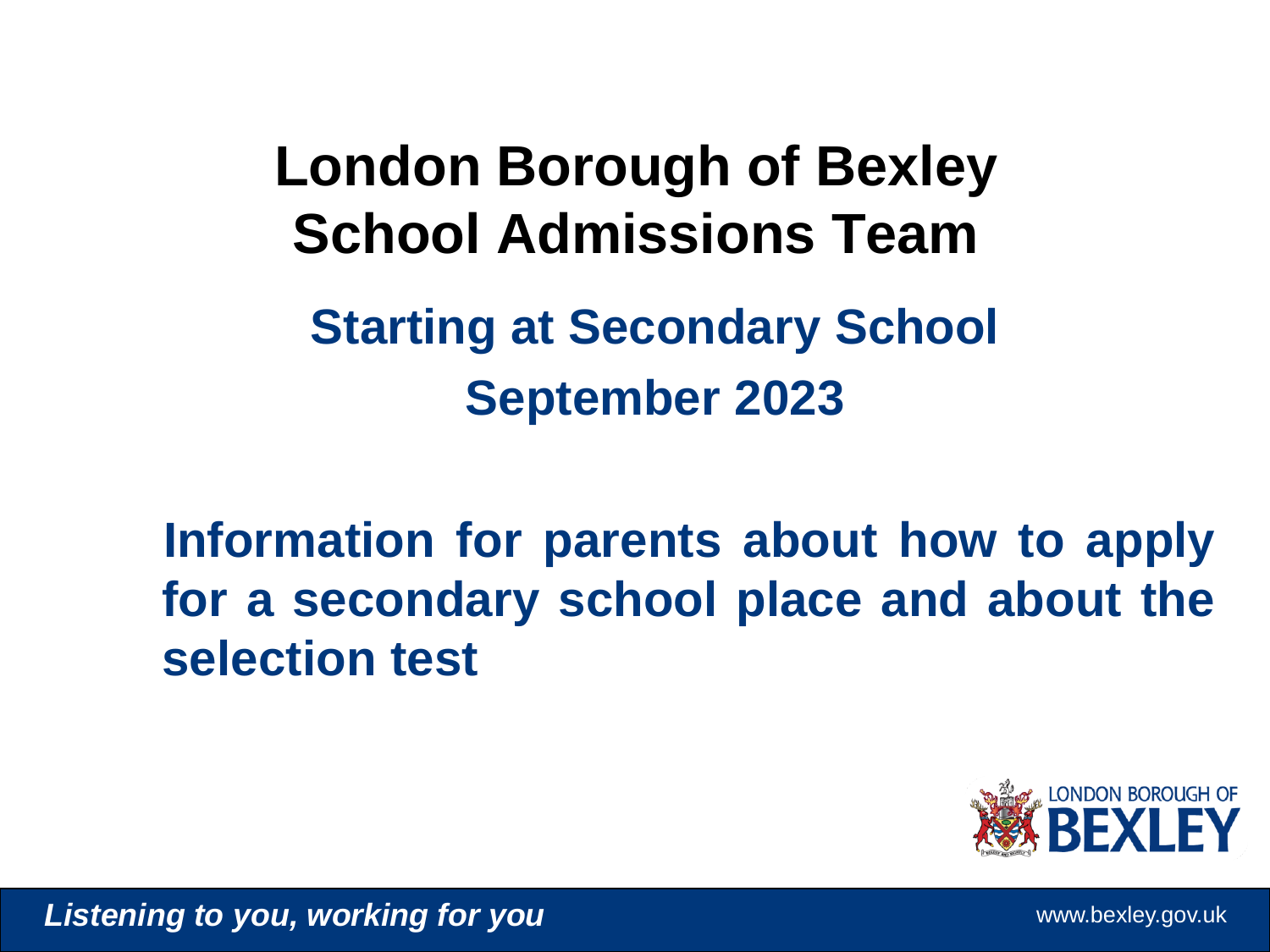# What will we cover?

- Information for parents
- Selection test
- How to apply for a secondary school place
- Banding tests
- Offers of places
- Timetable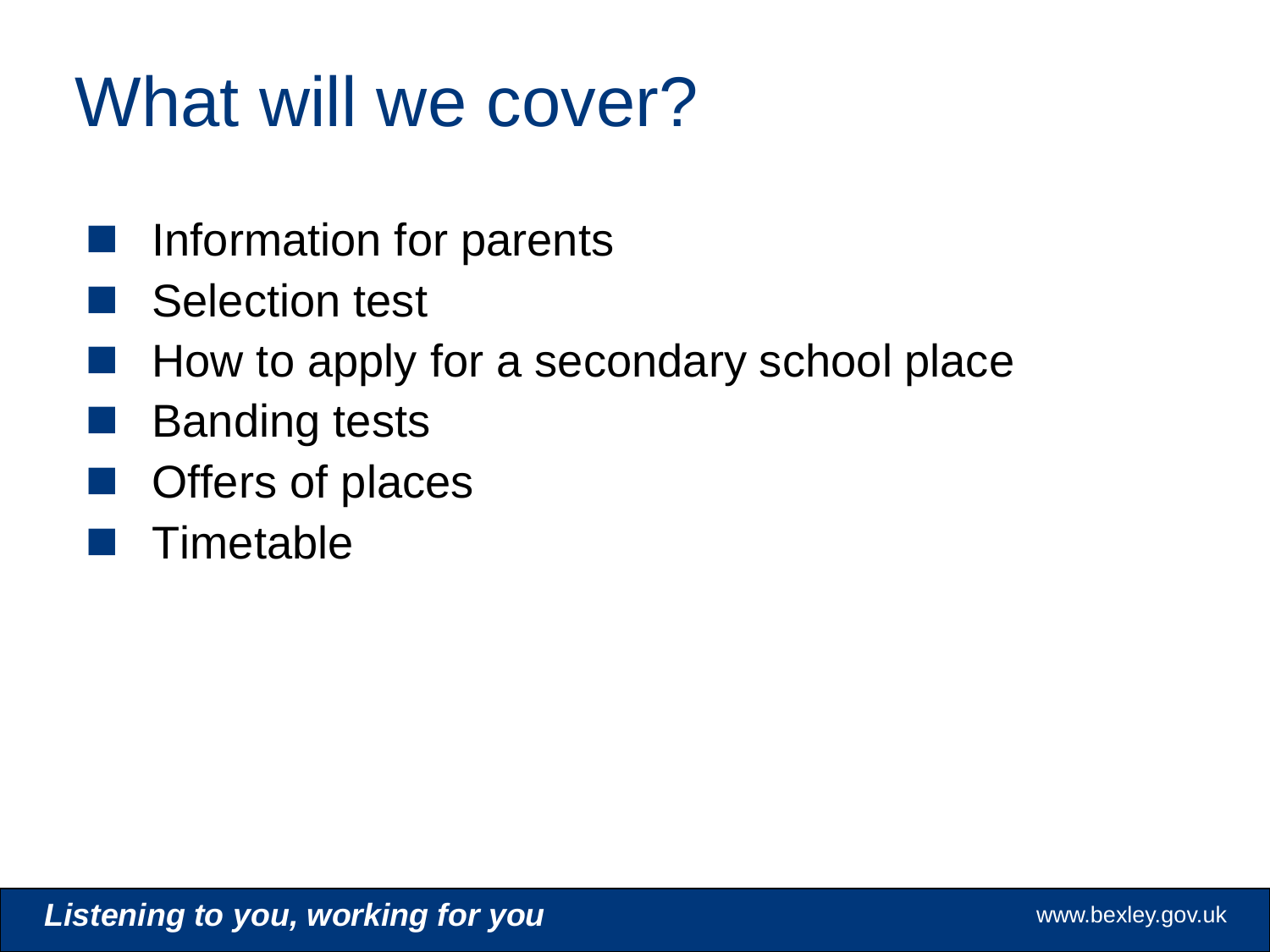#### Information for Parents

- Leaflet about Bexley's Selection Test March
- Bexley Selection Test registration May to July
- Booklet about the secondary schools in Bexley and how to apply August
- Online application period opens 1 September
- School open days and evenings September/October
- Secondary School websites see secondary booklet or use Google
- School Admissions web pages:

[www.bexley.gov.uk/admissions](http://www.bexley.gov.uk/admissions) and [www.bexley.gov.uk/selectiontests](http://www.bexley.gov.uk/selectiontests)

 Contact the School Admissions Team – 020 8303 7777 or email [schooladmissions@bexley.gov.uk](mailto:schooladmissions@bexley.gov.uk)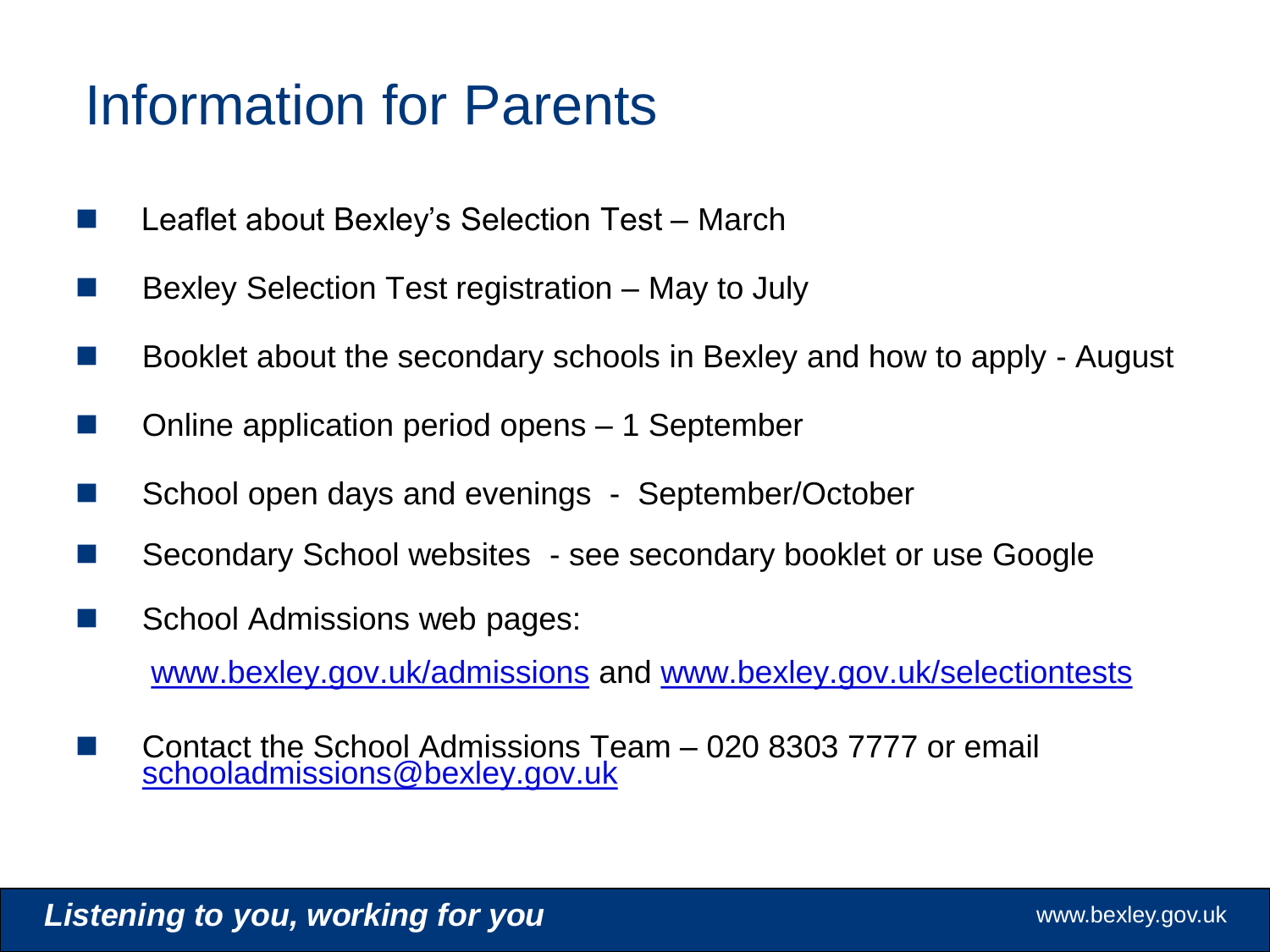## Selection Test

- Provider is the Centre for Evaluation and Monitoring, University of Cambridge (CEM)
- Experienced assessment test provider used by many schools and local authorities
- Children will only sit the test if their parents opt in. Register online between 3 May and 1 July 2022. Late registration not accepted [www.bexley.gov.uk/selectiontests](http://www.bexley.gov.uk/selectiontests)
- **E** Children attending Bexley schools (including independent schools) who have been registered will sit the test during the week of 12 September 2022, either in their own school or at a test centre.
	- Two test papers with a short break in between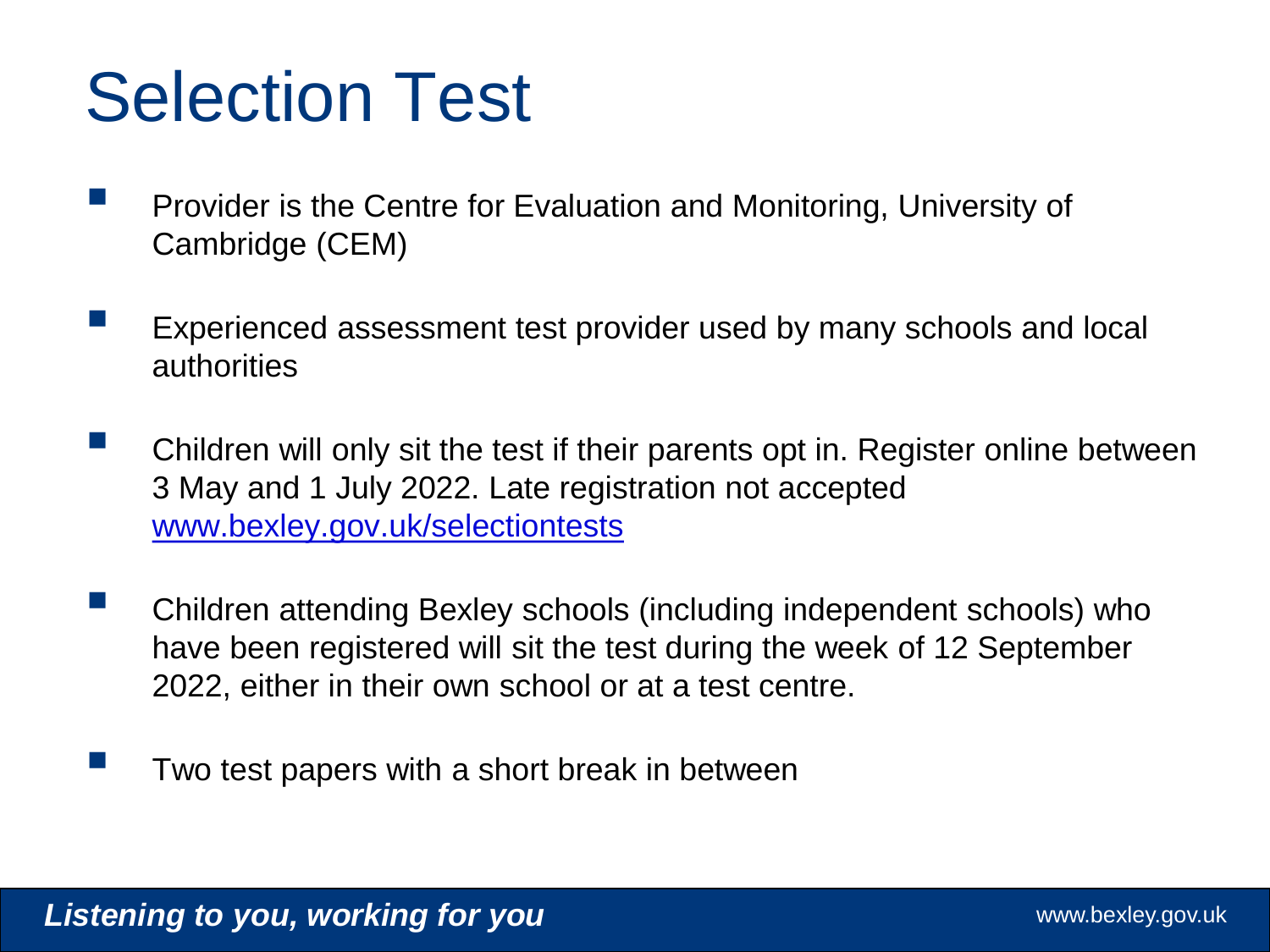#### Format of the test

- Each test lasts 45 50 minutes plus time for instructions
- Separately timed sections of questions
- Examples at the start of each section
- Audio soundtrack with instructions on what to do and time warnings
- Question booklet + OMR answer sheet
- **Most questions in multiple choice format. Some Maths questions** are not multiple choice
- Rough working can be done on question booklets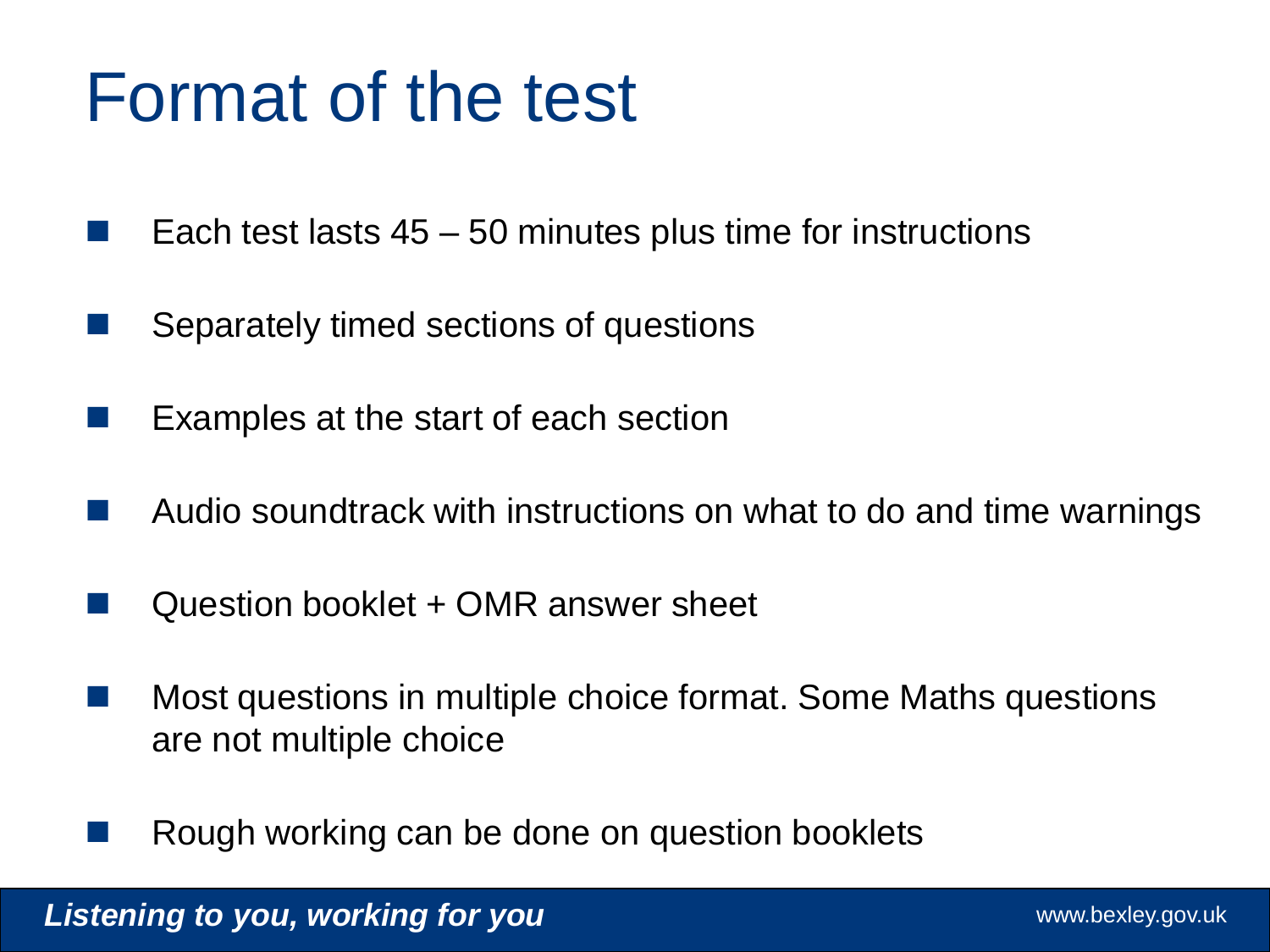## Test content

- Comprehension
- **U** Verbal ability (including vocabulary)
- **Numerical reasoning**
- **Non-verbal reasoning**
- **E** CEM Entrance assessments are intended to provide as fair an assessment of ability as possible.
- Assessing a broad range of abilities will provide a fairer selection process than a test that only assesses one area of ability
- 50% of marks for verbal ability and comprehension, 25% for numerical reasoning, 25% for non-verbal reasoning
- One age-standardised score covering both test papers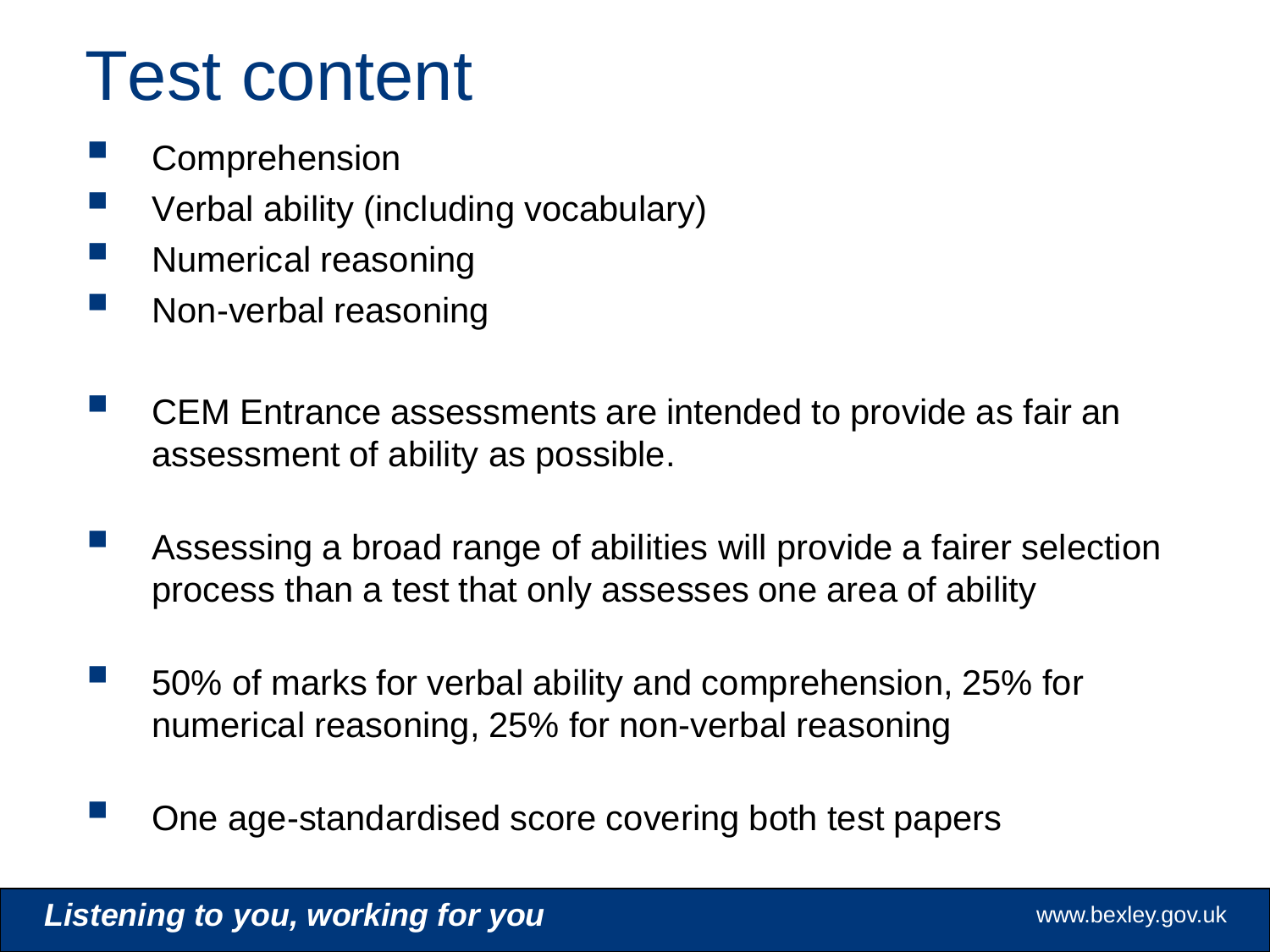# Getting ready for the test

- Coaching and tutoring are not needed
- Test questions will be based on what children are learning in school
- Some of the questions will be quite difficult
- CEM does not sell practice books or papers
- Encourage your child to read widely
- **Link to Familiarisation paper sent in registration acknowledgement** Schools may go through sample questions with pupils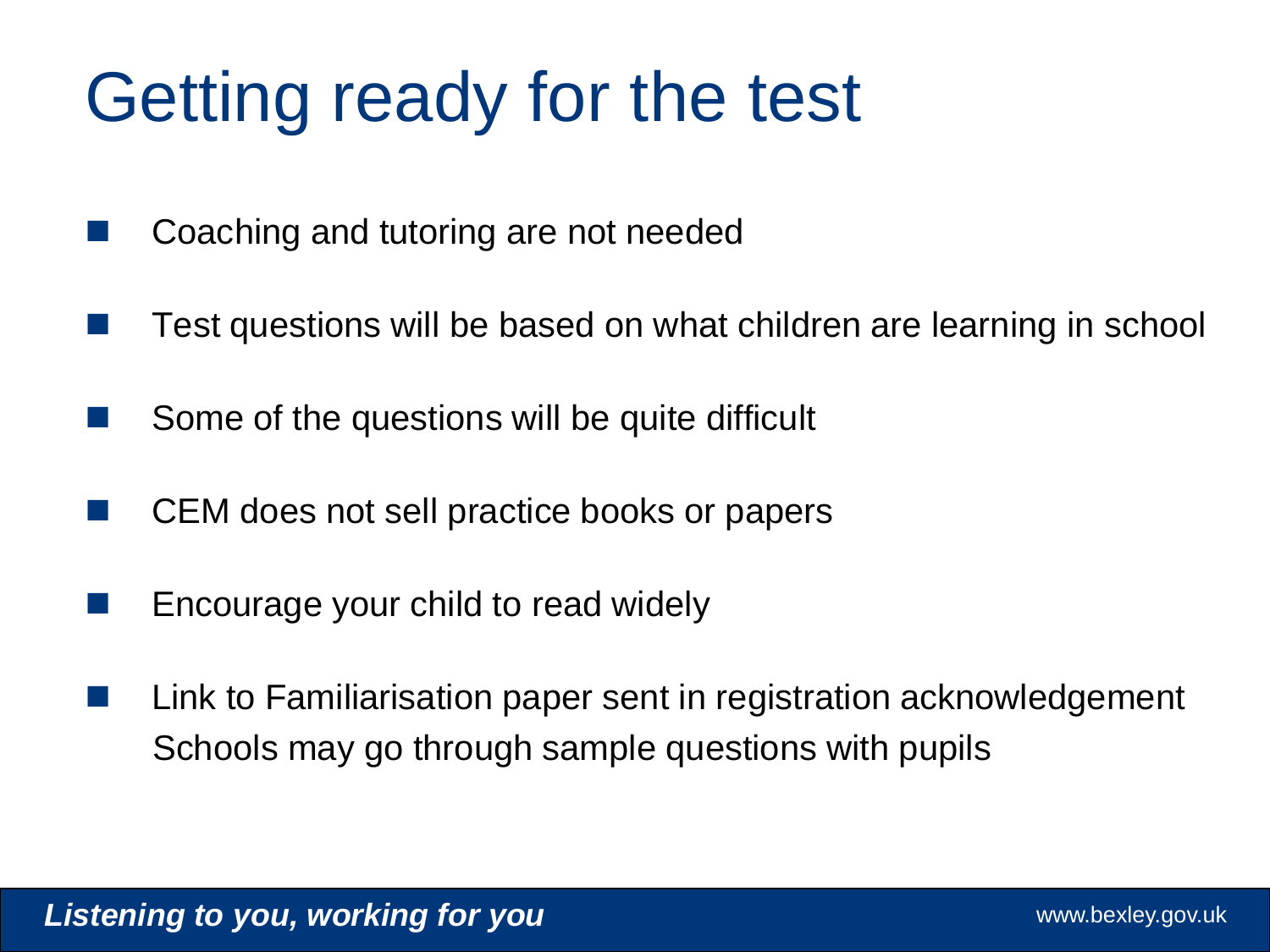### Test results

- Test results sent on 7 October 2022, by email
- **If Let 2021, 5,883 children sat the test and 2,047 were deemed** selective
- **Places offered according to the oversubscription criteria for each** school.
- 800 grammar school places in Bexley in September 2022.
- Places may be offered to children who missed the selective score by one or two marks, **if** offers have been made to all selective children and there are still unfilled places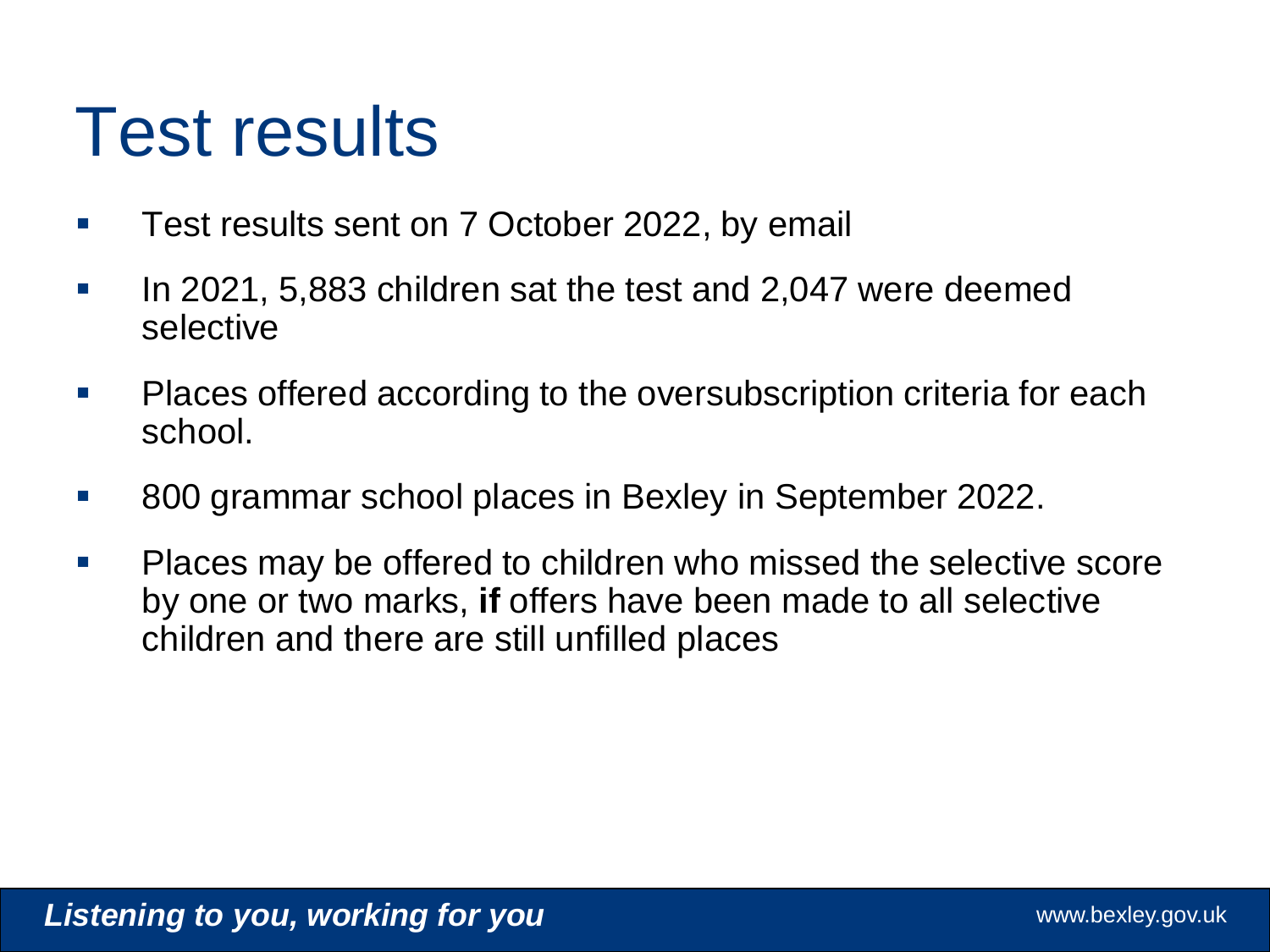# How to apply for a secondary school place

- **Read the 'Admission to Secondary Schools in Bexley' booklet and get details about any schools in Greenwich, Bromley, Kent etc that you are interested in. Decide on your preferred schools and make sure that your child meets the admission criteria. Some schools now give priority to children of staff, to children attending named feeder schools and to children eligible for free school meals.**
- Complete your application online from 1 September 2022, at **[www.eadmissions,org.uk](http://www.eadmissions,org.uk/) or visit [www.bexley.gov.uk/admissions](http://www.bexley.gov.uk/admissions) for the link to the e-Admissions site**
- **Apply to your home Council regardless of where your preferred schools are**
- **If you really cannot apply online, paper forms can be requested from the School Admissions Team**
- **Bexley residents can list up to six preferences for any type of school in any area, in order from 1 to 6. You don't have to list 6 schools, but the more you list, the greater the likelihood of being offered a school that you would be happy with. All preferences are equal – schools do not know where you have placed them on your application form**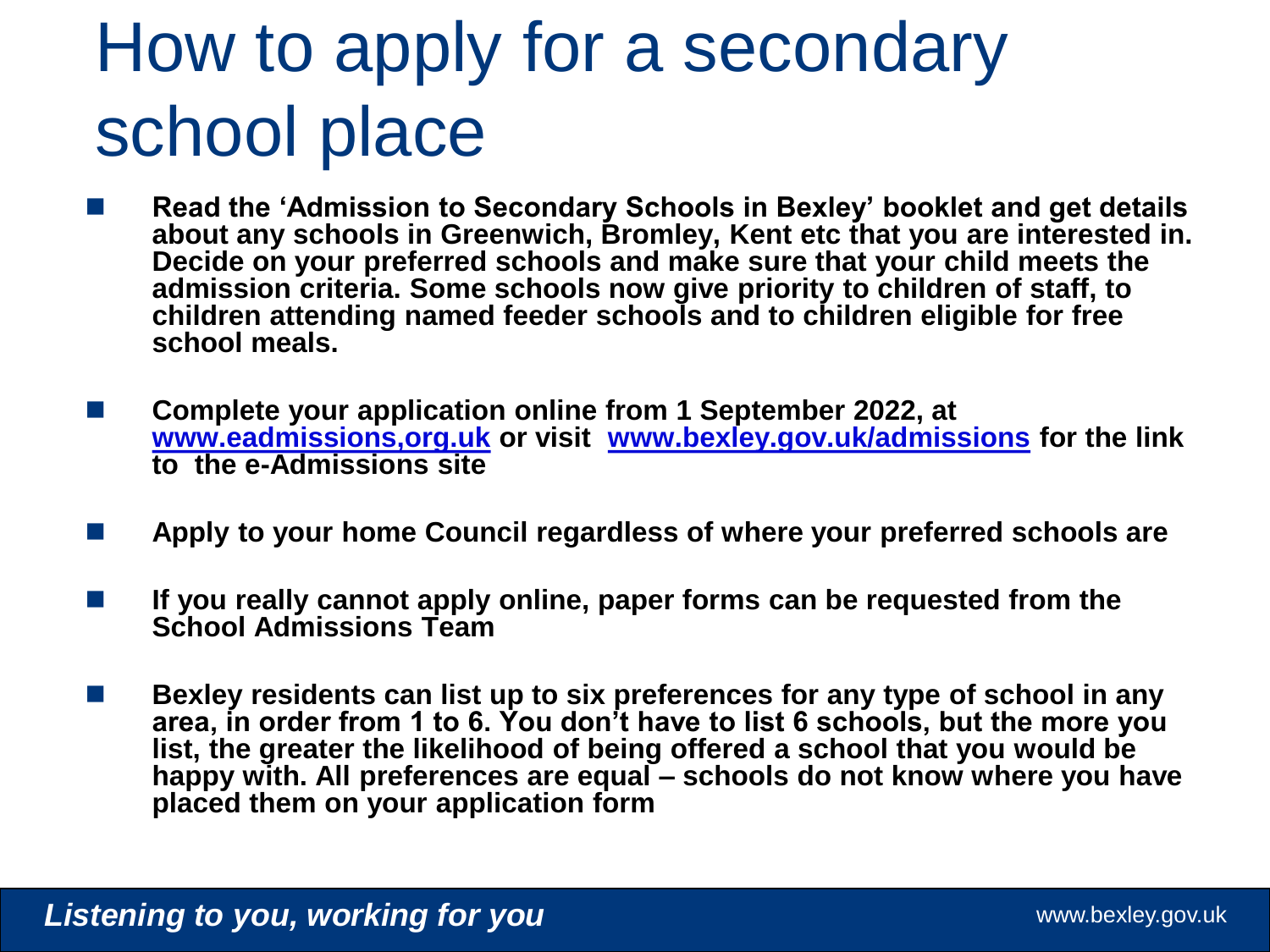# How to apply

- Include evidence for medical conditions or other requests for priority with your application. If you mention something on your application, you must provide evidence to support it, or it will not be considered
- **The You must provide evidence of your address and your child's date of birth.** Scan and upload evidence with online applications, or send copies to the School Admissions Team by email or post. See the 'Admission to Secondary Schools in Bexley' booklet for full details
- **E** Supplementary Information Forms must be completed for some schools. In Bexley these are the three faith Academies: St Catherine's, St Columba's and Trinity. Check closing dates for SIFs as they may be different from the application closing date
- Make sure you have provided all the information requested
- The national closing date for applications is 31 October 2022.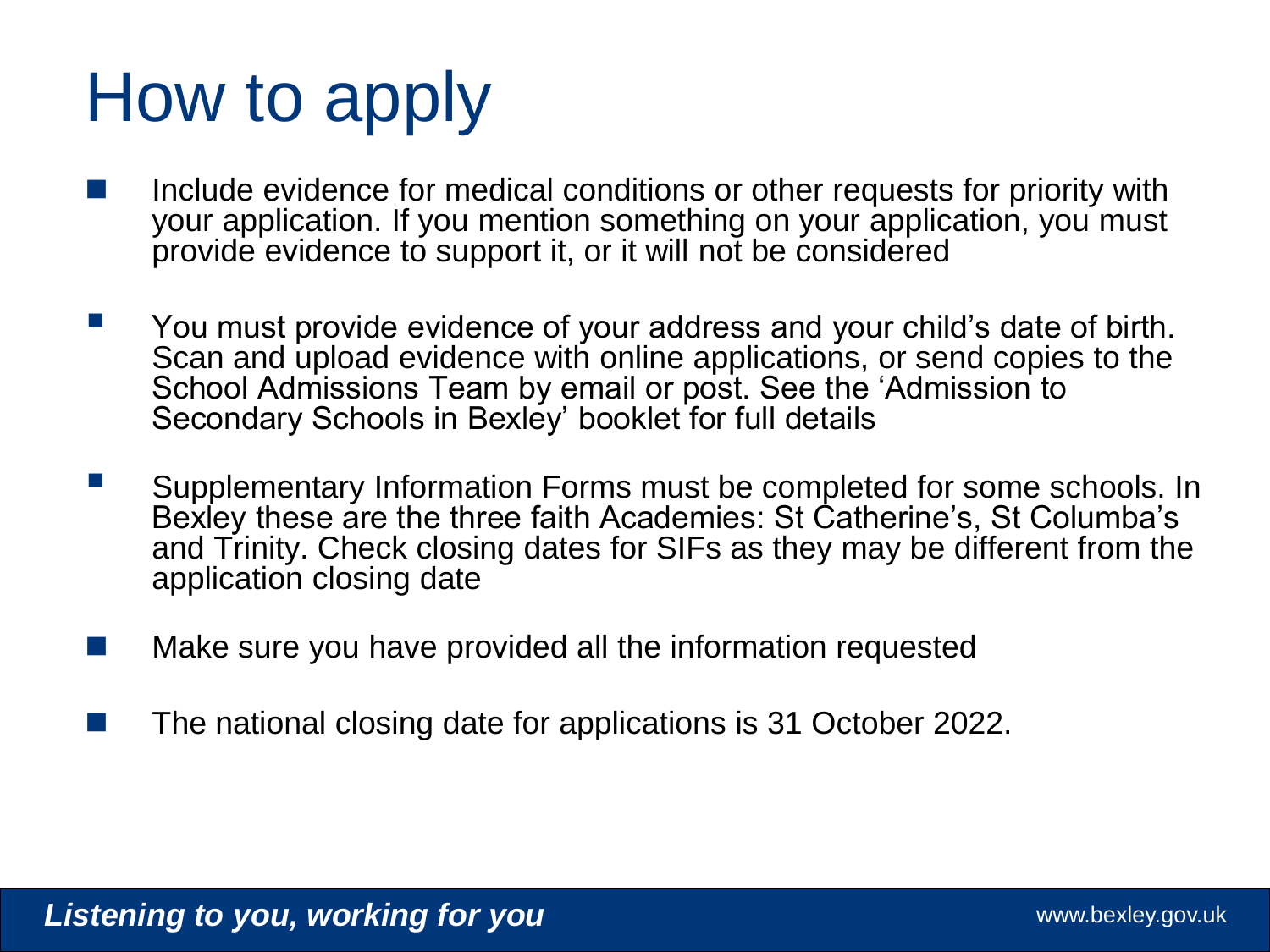# Banding

- Schools that divide applicants into ability bands before allocating places will ask children to sit a Non Verbal Reasoning test in November or December. In Bexley, these will be Hurstmere School, Harris Academy Falconwood and the Harris Garrard Academy.
- Banding is not a pass or fail test but ensures that the school admits a balanced intake of children of all abilities
- Check each school's oversubscription criteria to see how many bands there are and how places are allocated in each band. Children living quite close to a school may not get a place if their band is full with others living even closer, or the school uses random allocation to offer places (Harris Academy Falconwood). Some schools do not give priority to siblings or for medical reasons.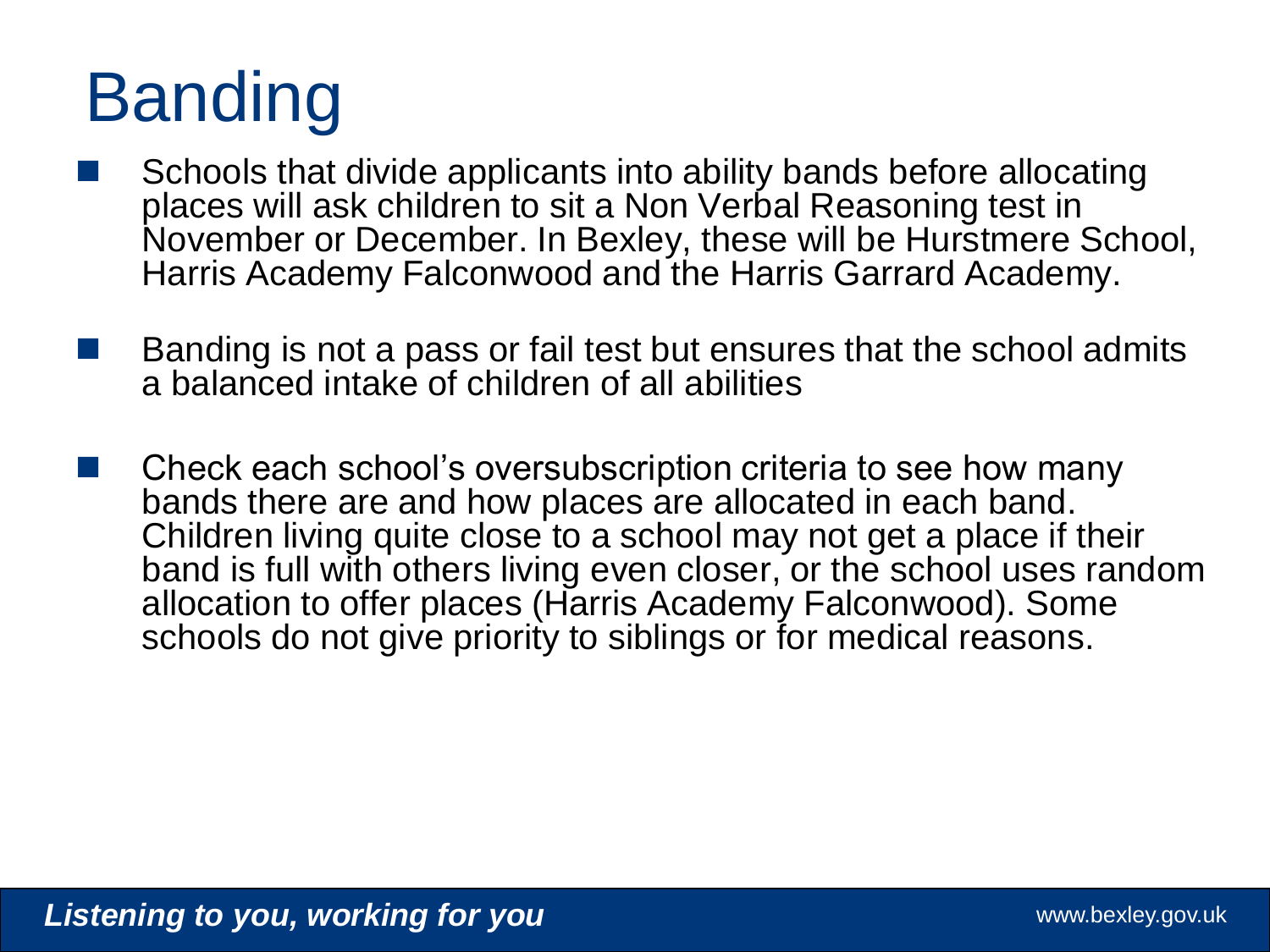## The offer process

- All the secondary schools in Bexley are Academies and decide who offers will be made to. They must use the criteria published in the admissions booklet
- The School Admissions Team exchanges information with the schools in Bexley and other local authorities
- Schools put all applicants into rank order according to the school's oversubscription criteria (eg children in care, medical and social needs, siblings, home to school distance)
- If a child can be offered a place at more than one school, the one that is listed highest on the application will be offered. The other places can then be offered to children lower on the list for that school
- The offer of a place will come from the local authority where you live, even if you are being offered a school in another area
- One offer only. You cannot hold offers of more than one place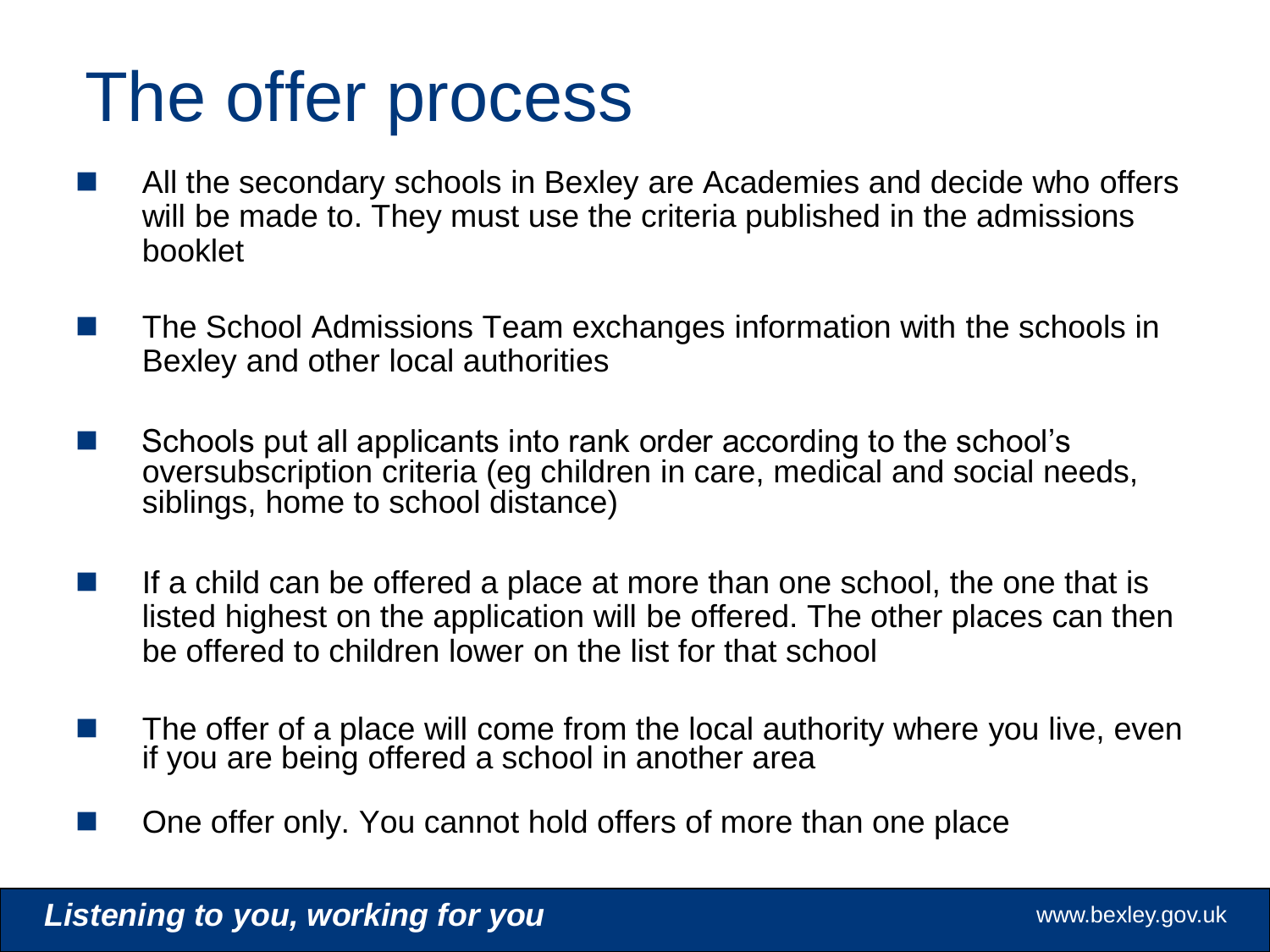# Offers of places

- **If you apply online, you will be sent an email on 1 March 2023, in the evening, with the name of the school your child is being offered.**
- **If you apply online and are offered your first preference school, you will not be sent a letter, only the email**
- **If you apply on a paper form, you will be sent a letter on 1 March with details of the school offered**
- **If you apply online but are not offered your first preference school, you will also receive a letter with details of waiting lists and how to appeal**
- You will be asked to accept or decline the offer by 15 March 2023 either online **or by returning a paper slip**
- **If we can't offer one of your preferred schools, a place will be offered at the nearest school to home with a vacancy**
- You can ask for your child to be put on waiting lists for higher preference **schools than the one offered.**
- Parents have the right to appeal if a school is not offered contact the school **for details**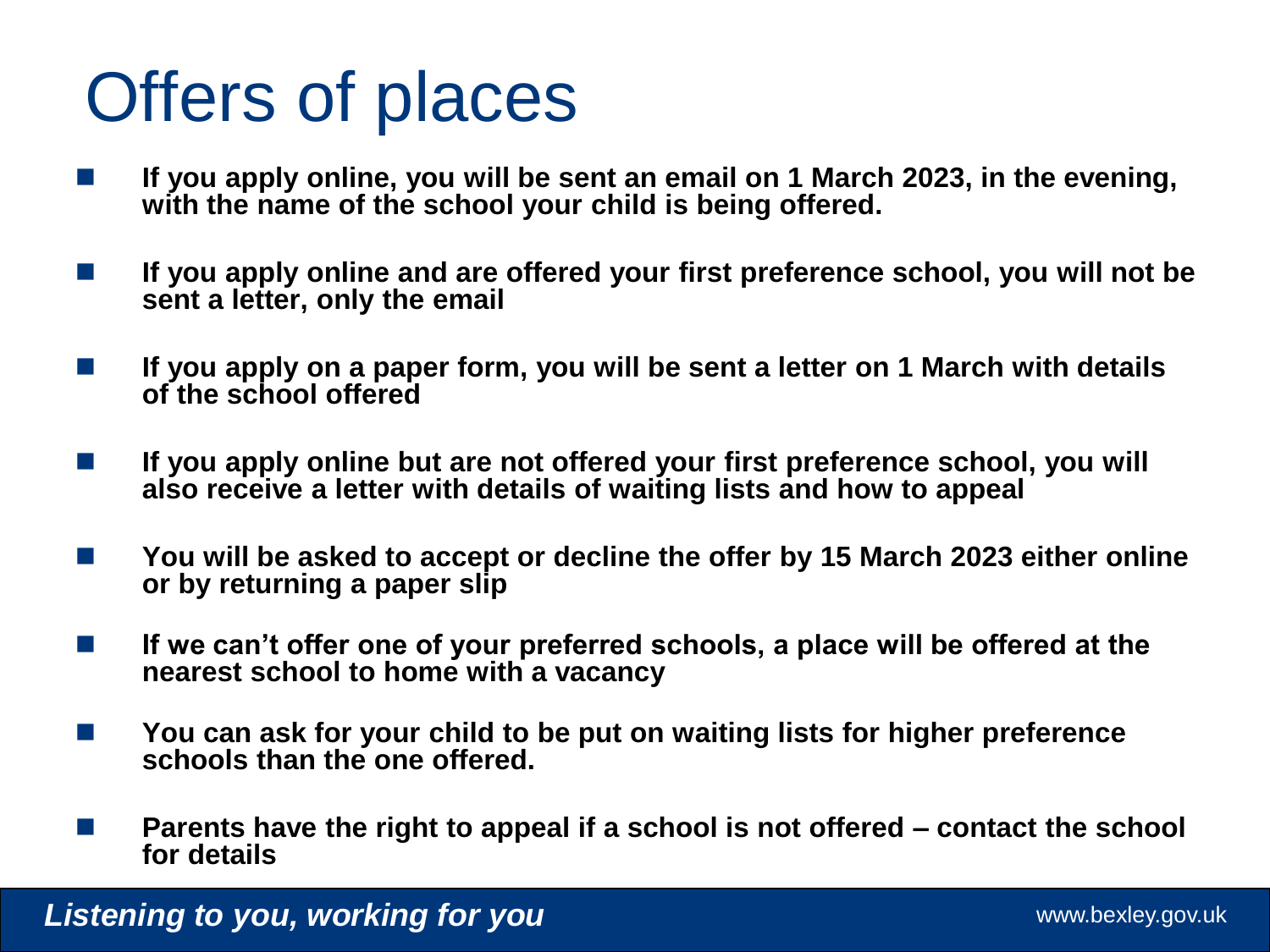### Offers for September 2022

- In 2022, over 73% of Bexley children were offered their first preference school and over 97% one of their six preferences
- Examples of parents not being offered any of the schools listed on their application are:
	- $\triangleright$  Only listing grammar schools when the child was not selective.
	- $\triangleright$  Only listing faith schools and not submitting the SIF or not having a Church connection
	- $\triangleright$  Not applying for schools near the home address or only listing schools that band
	- $\triangleright$  Only listing one or two preferences for schools with random allocation or a long way from home
- **ADVICE**  list your 6 schools in genuine order of preference but always include one near to your home address and one that doesn't use random allocation. Wait for the test results before applying for grammar schools, and always include at least one all ability school if your child is not selective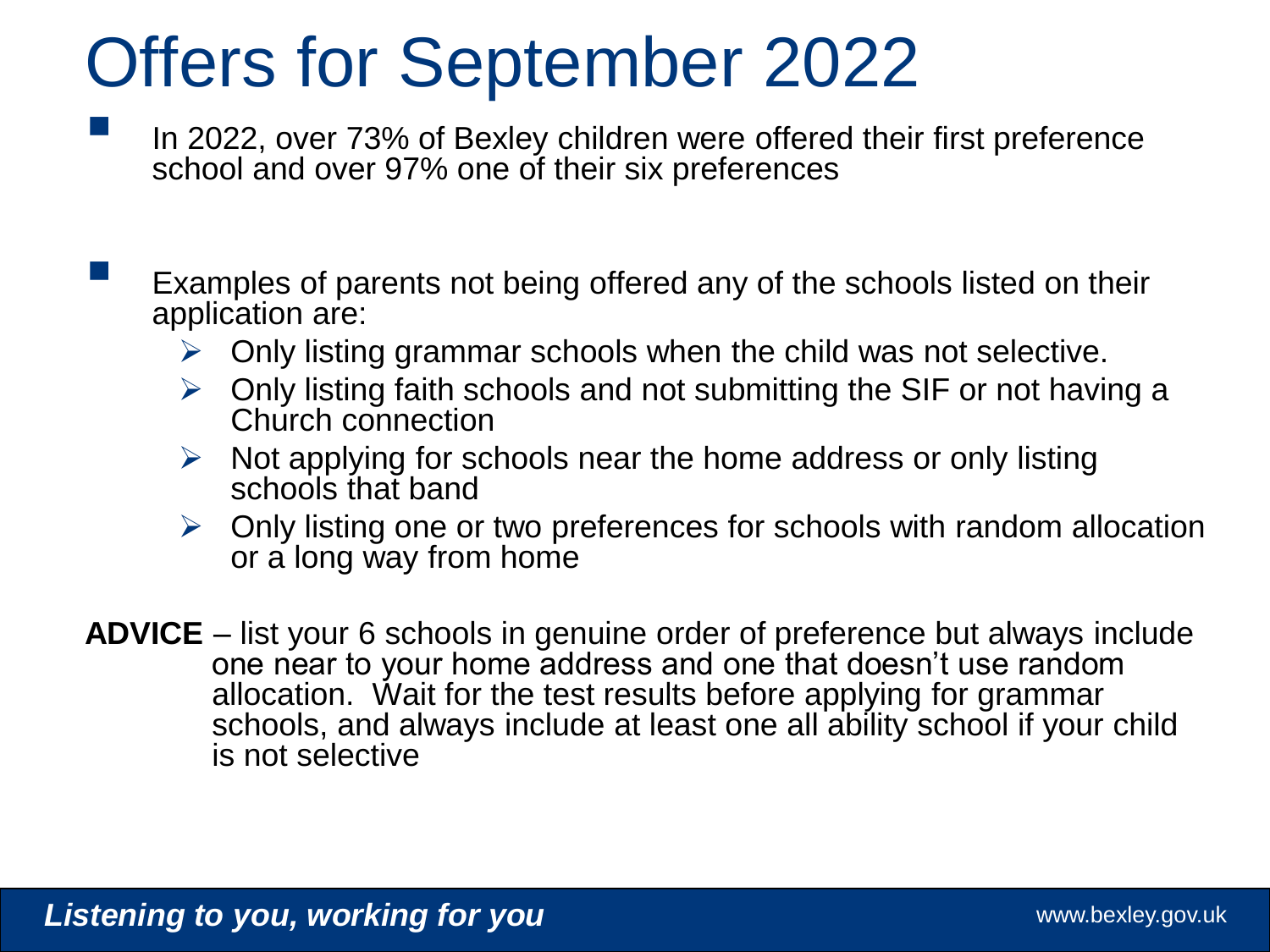# Online tips

- Site is easy to use and very quick
- You can apply right up to the deadline of 11.59pm on 31 October
- You can go back in and change details up to the deadline **BUT**
	- $\triangleright$  Remember to complete all the fields
	- $\triangleright$  Add full name and date of birth of siblings in the correct field
	- $\triangleright$  Add any requests for priority on the correct field. Scan and upload supporting evidence or send copies to the School Admissions Team clearly marked with your application reference number
- You will get an email receipt if the application has been submitted correctly. Without the receipt, the application may not be valid
- If you do change anything, make sure that all application details are still correct before re-submitting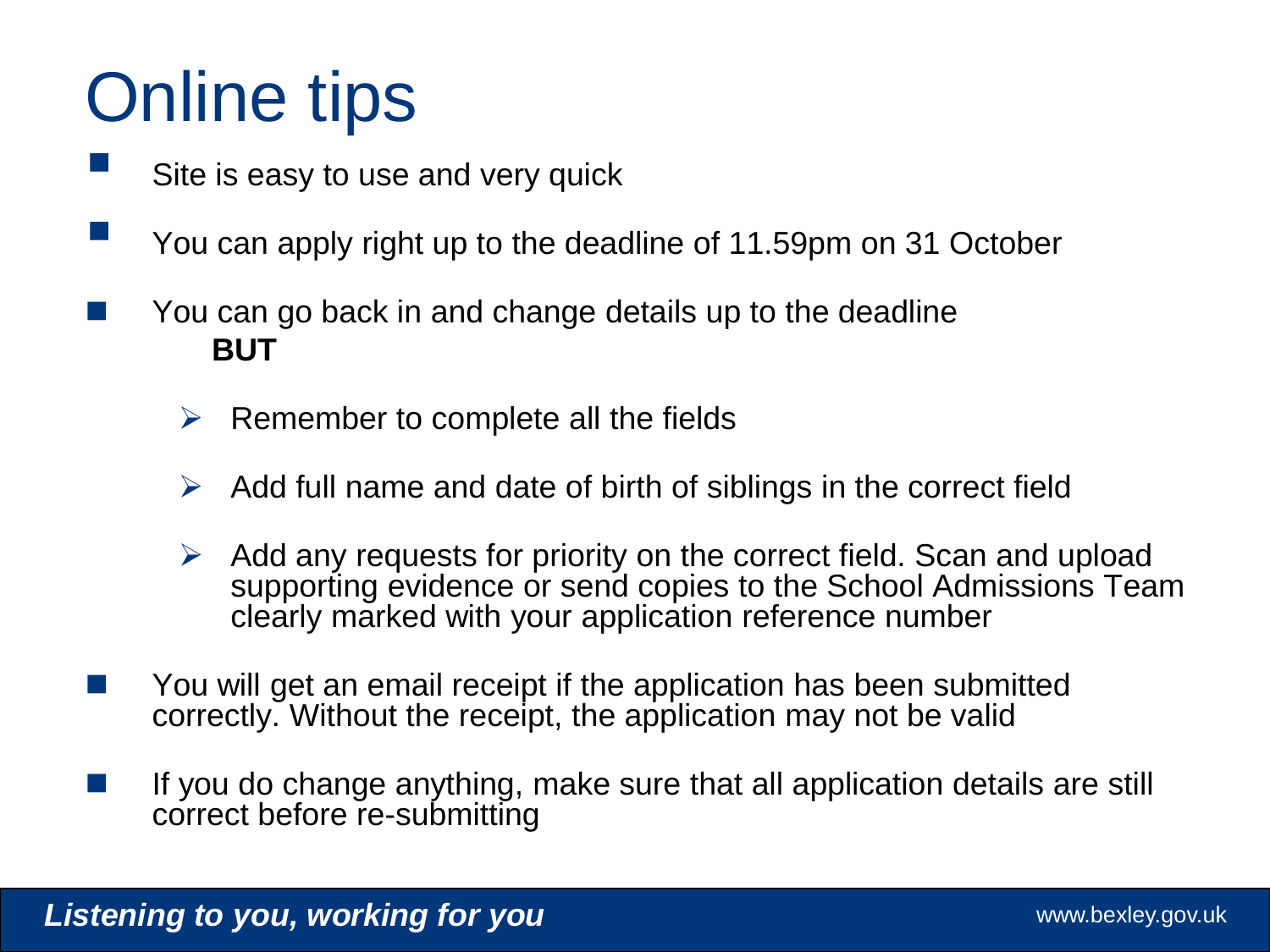## **Timetable**

| <b>April 2022</b>                    | Leaflet available to parents about<br>the secondary application<br>timetable and the selection test |
|--------------------------------------|-----------------------------------------------------------------------------------------------------|
| 1 July 2022                          | Closing date to register online for<br>the selection test                                           |
| 1 September 2022                     | Online application system opens                                                                     |
| Week commencing 12 September<br>2022 | Selection test for those registered<br>who attend a primary school in<br><b>Bexley</b>              |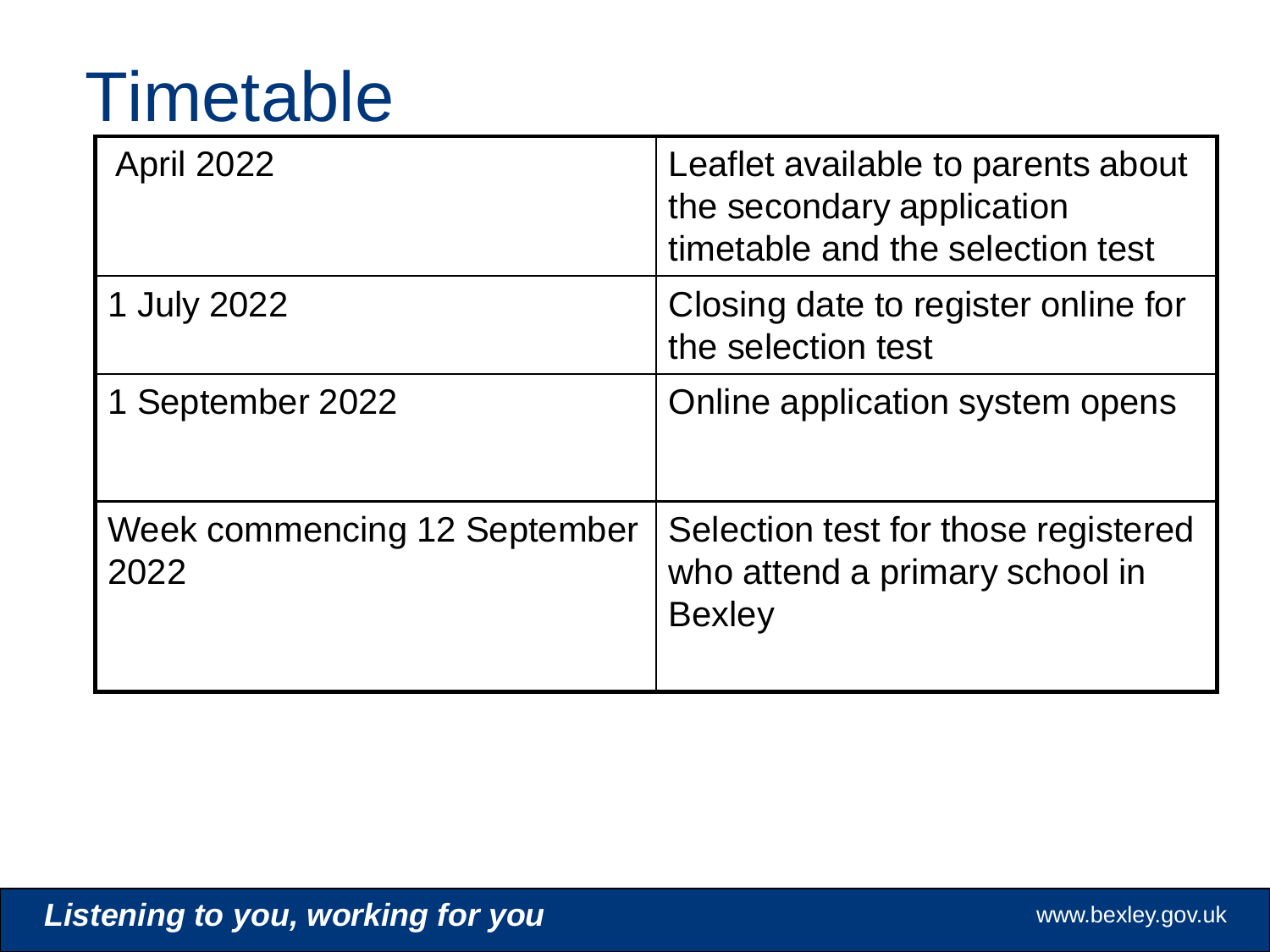### **Timetable**

| September/October 2022 | Schools open days and evenings                                                                                                     |
|------------------------|------------------------------------------------------------------------------------------------------------------------------------|
| 7 October 2022         | Selection test results sent                                                                                                        |
| 31 October 2022        | Closing date for secondary school<br>applications                                                                                  |
| November/December 2022 | <b>Banding tests</b>                                                                                                               |
| 1 March 2023           | Offers sent by email to all parents<br>who applied online                                                                          |
|                        | Letters posted by first class post to<br>parents who didn't apply online and<br>those not offered their first<br>preference school |